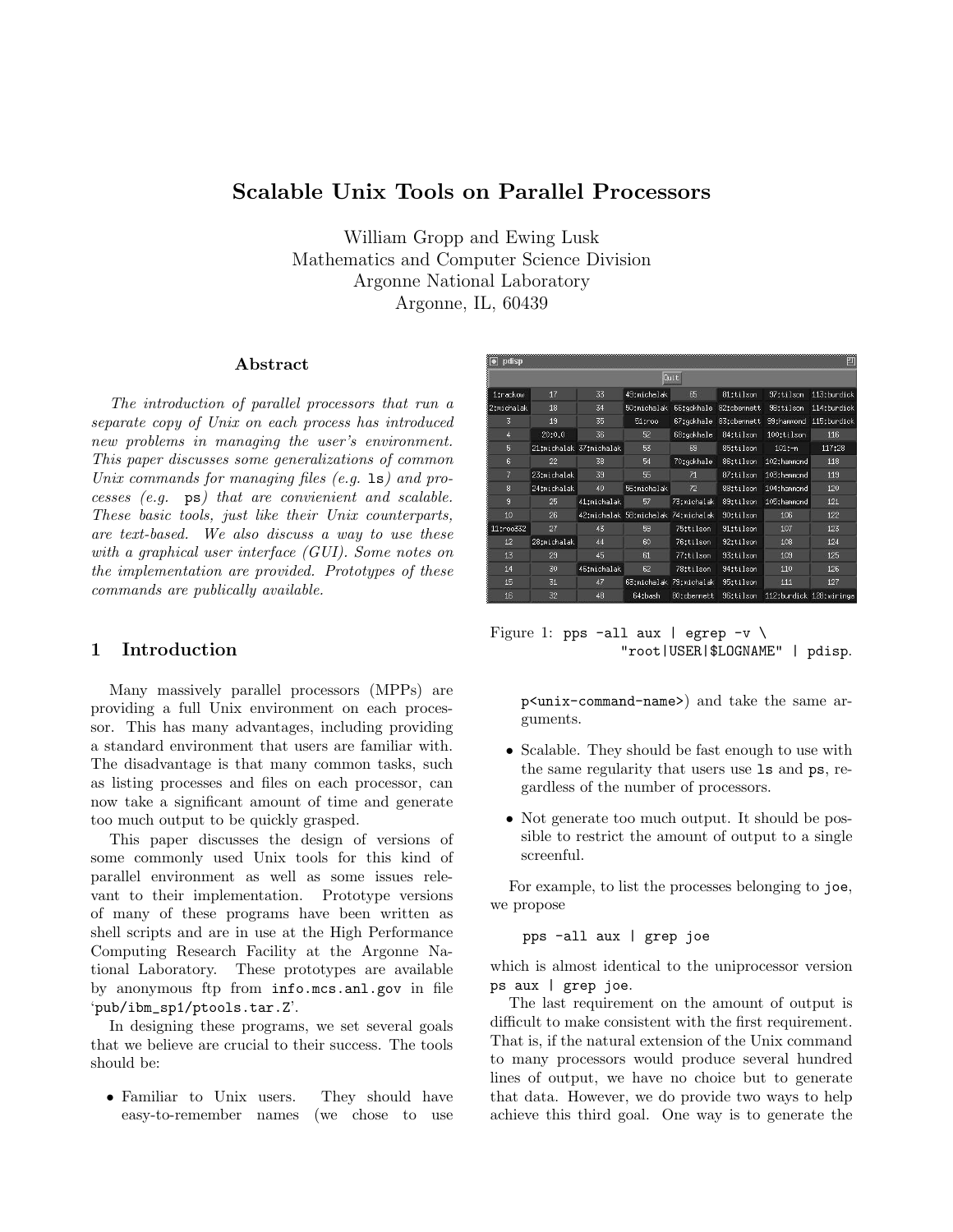output in a form that makes it easy for the user to provide his own filters. Another is to provide some additional programs that provide options that can help the user reduce the amount of output. An example of this is in looking for a file. On uniprocessor Unix systems, the command ls is often used to check if a file is present: the user types ls filename (or even just ls) and looks at the output to see if the file is indeed present. This is (usually) fine on a uniprocessor system, but on a parallel processor with individual file systems, this could generate hundreds of lines of output. Worse, if the file is present on most but not all processors, it is easy to miss that fact in the massive outpouring of data that executing ls on each processor could produce.

The solution to this problem lies in looking at other ways that Unix provides to answer the same question. For example, on a uniprocessor system the user could have executed

test -s filename if (\$status == 0) echo "no such file"

We provide a capability like this with ppred, where we have simplified the interface by combining the test with the action.

Managing processes has the same problem; executing ps on even a few processors can produce too much data to grasp easily. We introduce a command pfps that provides services similar to find applied to the space of processes instead of files.

An alternative way to manage large volumes of data is to use graphical rather than text-based display. We describe a program pdisp that can translate the output from our other tools into a graphical display.

In order to simplify the processing of any output from any of these tools by other Unix tools (including the graphical display tools we will discuss in Section 2.13), all output lines are prepended with the nodename of the processor.

It is particularly important that output be "lineatomic;" that is, output send to stdout from one processor should not appear in a line generated by another processor.

The general principle is important: disconnecting the functionality from the GUI. The use of ASCII text as an interface between tools is one of the most fundemental design features of Unix. It should not be abandoned because of the advent of GUI's; it remains relevant as the key to leveraging the power of software tools.

# 2 The tools

The tools that we have implemented fall into three broad classes: programs for manipulating the file system, programs for manipulating the process space, and programs for running arbitrary commands on all processors.

| Command  | Action                          |
|----------|---------------------------------|
| pcp      | Parallel copy (for systems with |
|          | local disks on each node).      |
| pcat     | Parallel concatenation of files |
| pls      | Parallel directory list (1s).   |
| prm      | Parallel remove                 |
| pmv      | Parallel move                   |
| pfind    | Parallel find                   |
| pps      | Parallel ps                     |
| pfps     | Parallel process find           |
| pkill    | Parallel process kill           |
| pexec    | Run a command on all selected   |
|          | processors                      |
| ptest    | Run test on all selected        |
|          | processors, anding the results  |
|          | and returning a single status   |
|          | value.                          |
| ppred    | Run a command when a            |
|          | condition is satisfied          |
| pdistrib | Run a command on a collection   |
|          | of files                        |
| pdisp    | Display the output of a         |
|          | command graphically             |

The programs that generate output (such as pls) use the same format as their Unix counterparts except that the name of the processor that generated the output is prepended to each output line. This allows the output to be sorted by processor. An alternate approach is to separate the output by processor name; we did not do this because it makes it harder to use the output as input to other programs.

All of the commands take as their first argument a specification of the processors to run on.

## 2.1 Specifying Nodes

Nodes may be specified in several ways. The simplist specification is a list of node names:

#### node3,workstation2,big-server

This method is adequate for small numbers of nodes. For larger numbers of nodes, we introduce the domain, which is a collection of nodes. For example, a domain may include every node in an MPP. A domain may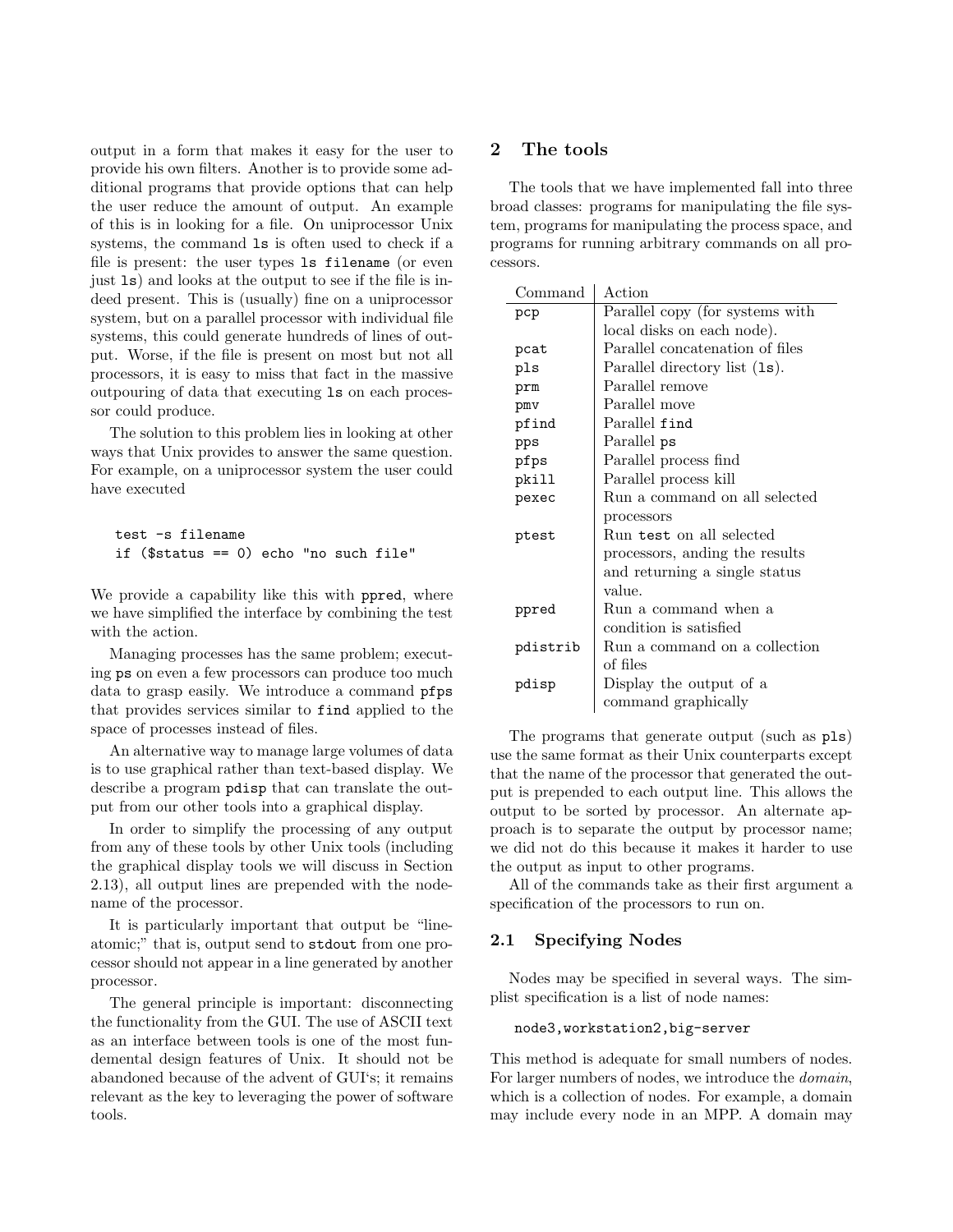either be specified by a name defined when the tools are installed on a system (such as "paragon" or "sp1") or a name of a file (preceeded by @) that contains a list of nodes. For example, if the file 'mynodes' contains

```
node3
workstation2
big-server
```
then the specification @mynodes specifies the same nodes as the first example above.

Within a domain, it is often desirable to select a subset of nodes. This is done by numbering the nodes consequetively within a domain, starting from one. The numbers are specified as any combination of indvidual node numbers and ranges of consequtive nodes, separated by commas. For example, 1,4-8,17 specifies nodes 1, 4, 5, 6, 7, 8, and 17 in the given domain. A set of nodes within a domain is specified by giving the domain, followed by a colon, followed by the list of nodes. For examples, using the domain defined above, the nodes node3 and big-server could be specified with

@mynodes:1,3

There should always be a default domain. For example, the domain that the processor from which a command was run belongs to is often a good choice of default domain. For MPPs with front-end processors, the default domain on the front-end processors should be the MPP.

Multiple domains may be specified; for example,

1,3-5,17,@mynodes:2-3

specifies nodes 1, 3–5, and 17 in the default domain and nodes 2–3 in the domain mynodes. We chose numbers for input because they are concise. For output, the node name is probably better, though for some uses, just the number in the domain would be easier (for example, in placing output in a GUI display).

We provide the routine phostname as a parallel version of hostname; this provides a simple way to convert a nodelist to the names of the nodes. Note that phostname can be implemented by using pexec with program hostname

To summarize, the nodelist may be specified by the following YACC-like grammar, where [ a ] denotes an optional a and single quotes surround terminal symbols, and <...> surround descriptions of simple tokens like integers and filenames.

```
nodelist -> '-all'
nodelist -> domain ':' nodelist
```

```
nodelist -> range [ , nodelist ]
nodelist -> nodenum [ , nodelist ]
nodelist -> nodename [ , nodelist ]
domain -> <predefinedname>
domain -> '@' <valid filename>
range -> nodenum '-' nodenum
nodenum -> <integer>
nodenum -> 'last'
nodename -> <any valid nodename>
```
Nodes are numbered from one. The special value -all denotes all nodes. The special nodenum last denotes the number of nodes in the current domain. These numbers may refer to nodes in an MPP or to members of a workstation network.

# 2.2 Parallel ps

The parallel ps has the same format as ps with the exeception of the specification of the processors to run on. The output is similar except that each output has the processor number prepended. The output is not sorted by processor number.

For example, to find all "defunct" processes on a 64 node system, use

```
pps 1-64 aux | grep '<defunct>' | sort
```
Note that this does not run grep and sort in parallel. An alternative approach is described below that uses pfps.

# 2.3 Parallel ls

The command pls runs ls on the specified systems. Exceptions: The option -t to ls sorts the files by time; the output from pls will preserve this only on a processor-by-processor basis. The behavior is the same for all other options to ls that sort the output.

## 2.4 Parallel cat, cp, mv, and rm

The command pcp copies a file from a single location to the local disks on a specified list of processors. For example, to copy 'mycode' to '/tmp/myname/mycode' on processors 1 and 32 through 63, use

## pcp 1,32-63 mycode /tmp/myname/mycode

We considered using the name pdist rather than the name pcp because pcp does a one-to-many copy. We decided that pcp was a better choice because a common use is the parallel version of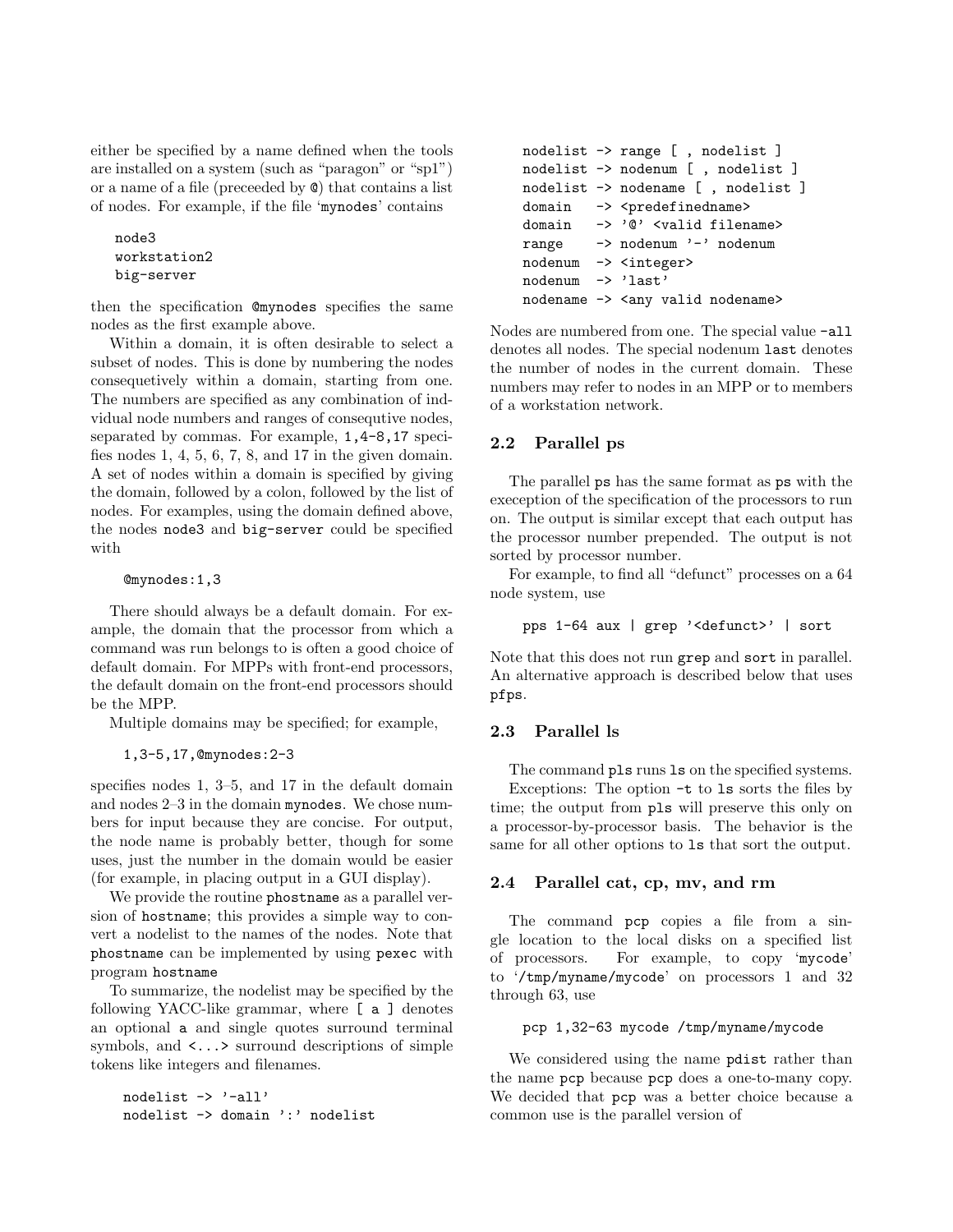#### cp mycode /tmp/myname/mycode

that is, the distribution of an executable or data file to the local disks.

The command pcat concatenates files from the specified nodes onto standard output (stdout). We note there are aspects of this command that are inherently non-scalable; however, it is so useful that it needs to be provided. The command

### pcat 1-10 /tmp/testfile > myfile

concatenates the file '/tmp/testfile' on nodes one through ten to the file 'myfile'. The results are concatenated in the listed node-number order.

The command prm executes rm on the specified nodes.

The command pmv executes mv on the specified nodes. Files may only be moved within a single processor. That is, a file may be moved from one place to another on the local disk of a processor, for each processor selected.

Note that in all of these cases, the interactive option (-i) is not supported.

## 2.5 Parallel find

The command pfind executes the Unix command find on the specified list of processors. For example, to find all of the files on the local disks that are older than two days, use

pfind 1-128 /tmp -atime ... -print

## 2.6 Parallel process find

Many of the uses of ps are similar to the uses of ls, such as determining the age of a process (resp. file) or owner of a process (resp. file). Because a file system often contains large numbers of individual files, the Unix command find provides a way to find files that satisfy some common properties. Because the number of processes is relatively small, there has been no counterpart to find for processes. However, with 30 to 60 processes on each processor, a ps of even a small parallel system can generate hundreds to thousands of lines of output. In this section, we propose a process find (and its parallel version) that provides the same style of functionality that find provides for the file system.

Just as with find, multiple matching criteria are and'ed together. For example, to find out which processes named bigjob have been running for at least one day, use

pfps -all -tn bigjob -stime 1:0:0 -print

The options for pfps are given in Table 1.

#### 2.7 Parallel predicate

This command uses a user-specified predicate to select which nodes to execute a user-specified command on.

### ppred nodespec predicate action

For example, to find out on what processors in a 128 node system the file /tmp/prog is not present, you can use (assuming csh is the shell)

#### ppred 1-128 '\!-s /tmp/prog' 'echo \$hostname'

(note the escape on the c-shell 'not' symbol ! and the use of '...' to prevent premature evaluation of the predicate and action.

## 2.8 Parallel test

This command forms the logical 'and' of the results of running test on each selected node.

ptest nodespec testcondition

For example, to check if all processors have the file /tmp/myprog, you can use

ptest 1-128 '-s /tmp/myprog'

#### 2.9 Parallel kill

The command pkill kills a named process on the selected nodes. It is basically a simplification of pfps; the command

```
pkill 1,10-24 SIGQUIT -tn myprogram
```
is equivalent to

```
pfps 1,10-24 -tn myprogram -kill SIGQUIT
```
## 2.10 Parallel execution

The command pexec provides a way to execute an arbitray command or (uniprocessor) Unix program on a list of processors. The format of this command is pexec nodelist ...command.... For example, to run ps on each node and grep for <defunct> in parallel, use

pexec 1-64 "ps aux | grep '<defunct>'" | sort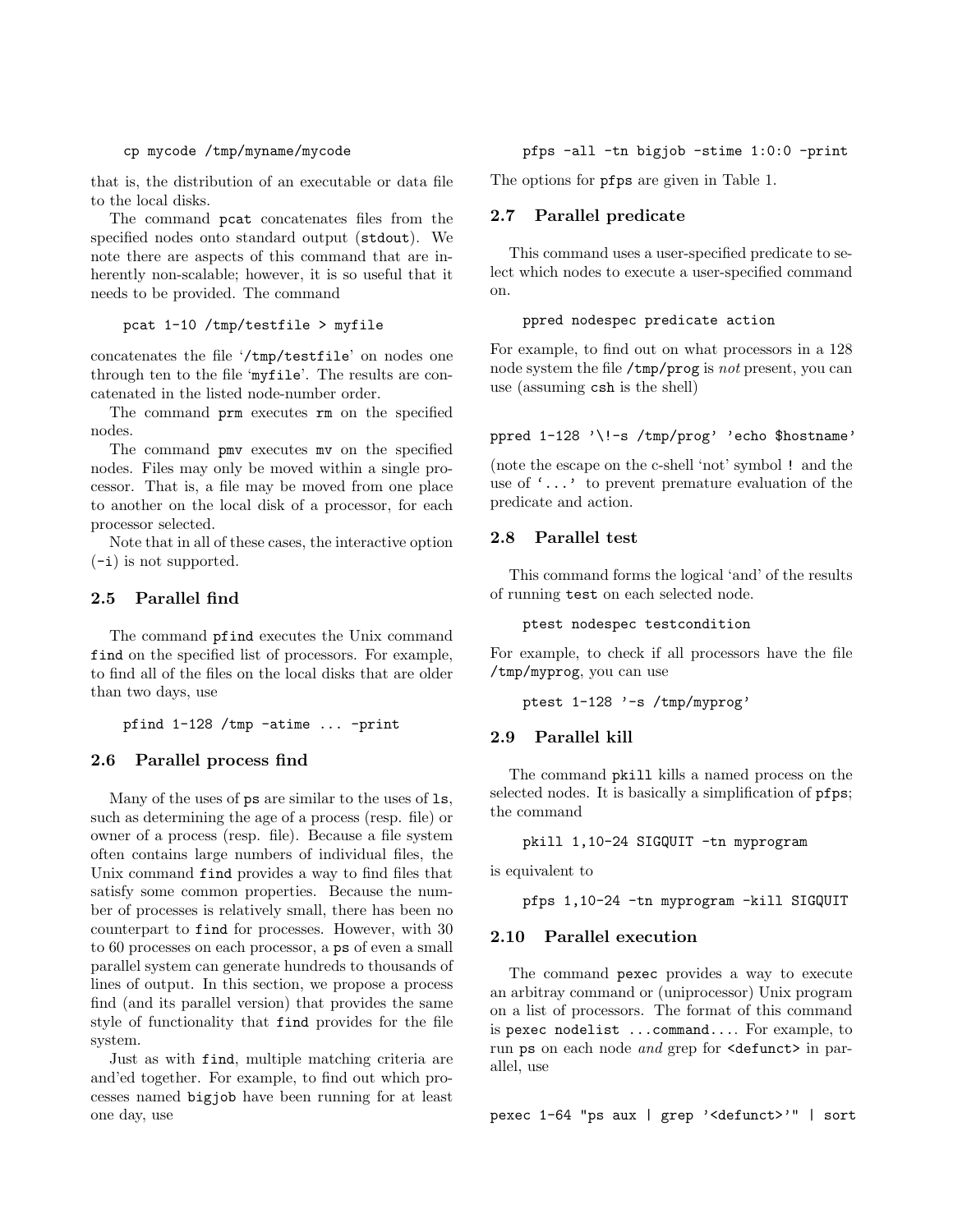| Description                                                                                     |  |  |  |
|-------------------------------------------------------------------------------------------------|--|--|--|
| Match with the name of the process. The name may contain wildcards.                             |  |  |  |
| Match the tail name of the executable                                                           |  |  |  |
| Match with the owner (by name) of the process. By default, only the user name of the            |  |  |  |
| caller is matched. Use $\sim$ $\rightarrow \cdot \cdot$ to match any user name.                 |  |  |  |
| Match with the controlling terminal of the process                                              |  |  |  |
| Match with jobs that have run hh:mm time or longer.                                             |  |  |  |
| -stime dd:hh:mm<br>Match with jobs that started at least dd days, hh hours, and mm minutes ago. |  |  |  |
| Match with jobs in the specified run state                                                      |  |  |  |
| Combine matching criteria by or ing them.                                                       |  |  |  |
| Causes matching jobs to be printed in the selected ps format.                                   |  |  |  |
| Causes matching jobs to be printed as nodename: pid.                                            |  |  |  |
| Causes the output to be sorted by nodename                                                      |  |  |  |
| Executes pgm for each matching process. Similar to find, the string $\{\{\}\$ stands for the    |  |  |  |
| pid of the matched process, and $\zeta$ ; indicates the end of the list of arguments to give to |  |  |  |
| the program.                                                                                    |  |  |  |
| Causes all matched processes to be killed with the specified signal. The signal value may       |  |  |  |
| be either the number or the name (for example, $-ki11$ 9 and $-ki11$ SIGQUIT are the            |  |  |  |
| same).                                                                                          |  |  |  |
| Sets the nice value of matched jobs.                                                            |  |  |  |
|                                                                                                 |  |  |  |

Table 1: Options for the pfps command

The prototype implementation uses pexec to implement many of the functions described in this paper. Any output generated from the commands is prepended by the name of the processor that generated it.

## 2.11 Parallel execute script

The command pexscr takes input from standard input and executes each line on the indicated processor. The format of the input is

## processor\_name arbitrary\_command

This format matches the output format from the other parallel commands, allowing awk or perl to construct command scripts to execute from the output of the parallel commands.

## 2.12 Parallel distribute execution

The command pdistrib takes a list of files and a command to apply to the files, and distributes the processing of the files across the specified processors. For example

pdistrib -all "cc -c" \*.c

causes the compilation of all of the C files in the current directory to be distributed across all available processors.

The command pdisp takes input from standard in-

The options for pdisp are

put and displays it.

2.13 Parallel display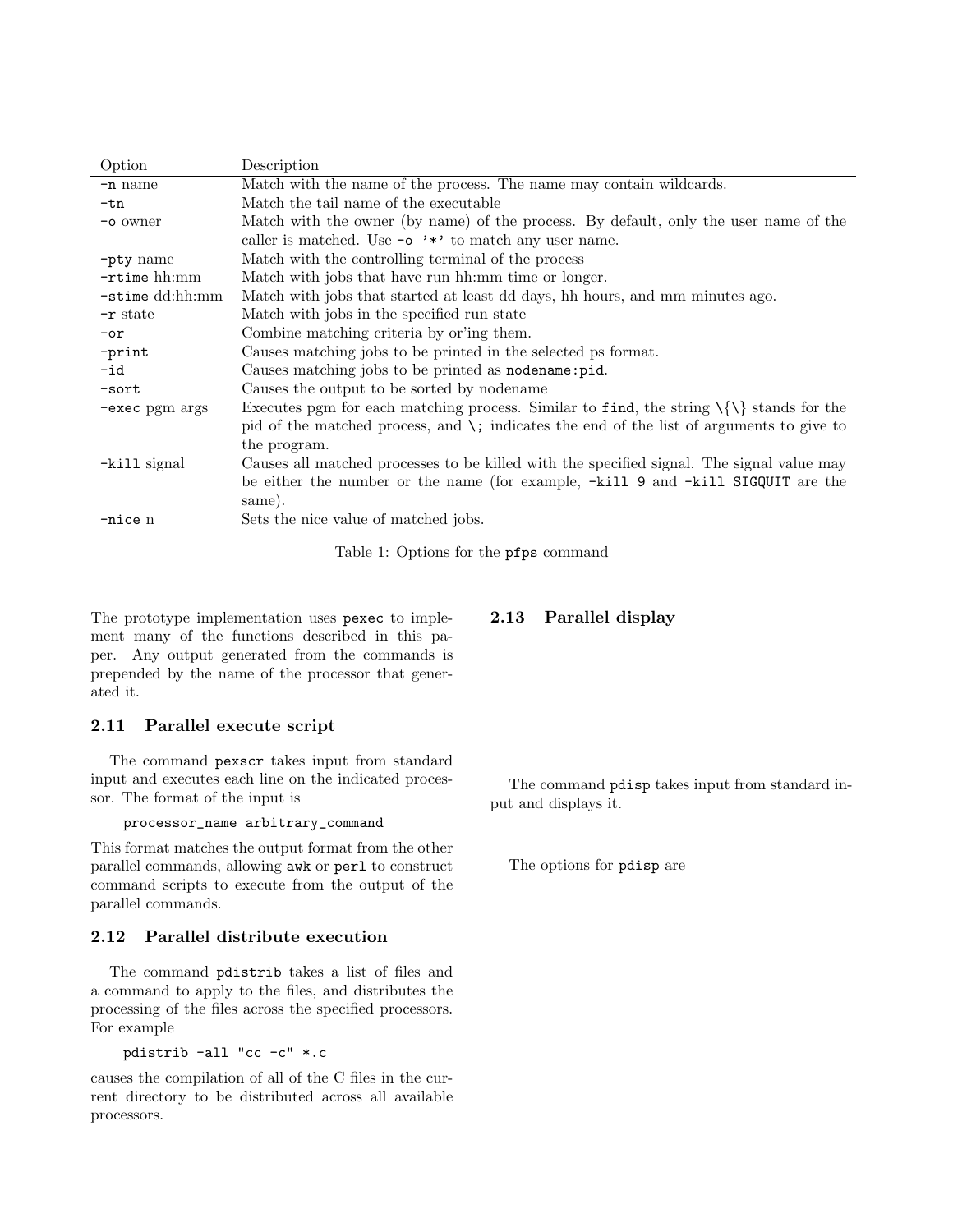| Option          | Action                          |  |  |  |
|-----------------|---------------------------------|--|--|--|
| -yes colorname  | Color of nodes appearing in     |  |  |  |
|                 | input                           |  |  |  |
| -no colorname   | Color of nodes not appearing in |  |  |  |
|                 | input                           |  |  |  |
| -down colorname | Color of down nodes             |  |  |  |
| -text string    | Text for nodes appearing in in- |  |  |  |
|                 | put. This string may contain    |  |  |  |
|                 | formatting information such as  |  |  |  |
|                 | \$3 for the third token in the  |  |  |  |
|                 | line.                           |  |  |  |
| -small          | Do not display text unless but- |  |  |  |
|                 | ton pressed (produces small     |  |  |  |
|                 | display)                        |  |  |  |
| -store          | Save text with node; pushing    |  |  |  |
|                 | the left mouse button will dis- |  |  |  |
|                 | play the text.                  |  |  |  |
| -layout RxC     | Layout of R rows and C columns  |  |  |  |
| -domain name    | Name of the machine's domain    |  |  |  |
| -pserver name   | Use a pre-existing display      |  |  |  |
| -pstart name    | Make this a pdisp display       |  |  |  |
|                 | server                          |  |  |  |

For example, to graphically display the nodes on which the program bigjob is running, use

pfps -all -tn bigjob | pdisp

The options -pstart and -pserver allow the display window to be reused by several commands. For example, to create a display, then display the nodes without the file '/tmp/mydata', and then display the nodes with defunct jobs, do

```
pdisp -pstart mydisp
ppred -all \!-s /tmp/mydata | \
                pdisp -pserver mydisp
pps -all aux | grep '<defunct>' | \
               pdisp -pserver mydisp
```
A sample display is shown in Figure 1.

Each node on the display in Figure 1 is actually a button. For example, using the middle button of a three-button mouse pops up an xterm on the indicated node. Pushing the left button pops up all of the output associated with that node.

## 2.14 Parallel partition info

Many MPP's provide a mechanism for reserving parts or all of the MPP for use by a single program. These are often called partitions. The command pinfo displays the partitions in use and the user that owns that partition. It takes many of the same arguments as pdisp. A sample display is shown in Figure 2 (node 32 is down).

|    | 픱<br>Sp1 Info |    |    |              |       |        |        |  |
|----|---------------|----|----|--------------|-------|--------|--------|--|
|    | Refresh       |    |    |              |       | Quit   |        |  |
| п  | 17            | 33 | 49 | <u>aropp</u> | gropp | gropp  | gropp  |  |
| 2  | 18            | 34 | 50 | gropp        | gropp | gropp  | gropp  |  |
| 3  | 19            | 35 | 51 | gropp        | gropp | gropp  | gropp  |  |
| 4  | 20            | 36 | 52 | gropp        | gropp | gropp  | gropp  |  |
| 5  | 21            | 37 | 53 | gropp        | gropp | gropp  | gropp  |  |
| 6  | 22            | 38 | 54 | gropp        | gropp | gnopp  | gropp  |  |
| 7  | 23            | 39 | 55 | gropp        | gropp | gropp  | gropp  |  |
| 8  | 24            | 40 | 56 | gropp        | gropp | gropp  | gropp  |  |
| 9  | 25            | 41 | 57 | gropp        | gropp | gropp  | gropp  |  |
| 10 | 26            | 42 | 58 | gropp        | gropp | gropp  | gropp  |  |
| 11 | 27            | 43 | 59 | gropp        | gropp | gropp  | gropp  |  |
| 12 | 28            | 44 | 60 | gropp        | gropp | gropp  | gropp  |  |
| 13 | 29            | 45 | 61 | gropp        | gropp | Ignopp | ignopp |  |
| 14 | 30            | 46 | 62 | gropp        | gropp | gropp  | gropp  |  |
| 15 | 31            | 47 | 63 | gropp        | gropp | jgnopp | gropp  |  |
| 16 | 32            | 48 | ĥ4 | gropp        | gropp | gropp  | gropp  |  |

Figure 2: Display of partition availability and users of partitions.

# 3 Implementation

It is important that these commands themselves execute in parallel. In interactive use, it is common to expect a command to complete in a second or less. The parallel version of the same command should not take much longer. This requires that the commands be executed in parallel.

A simple way to arrange for parallel execution is to use recursive subdivision. Each node is given some number of processes to run a command on. It divides that list in half, and sends the upper half to the first processor in that half. This process continues until only one process is left. This takes  $\log p$  steps for p processes. A simple form of this is shown in Figure 3 for pls. This sample code has no error checking and assumes a single range of processors from start to end. The names of the nodes are spnode*i*, for  $i = 1, \ldots$ 

Various optimizations of this process are possible. For example, for small numbers, the recursive subdivision may be replaced with a simple loop. Other optimizations can take advantage of the particular structure of a parallel machine, adapting the subdivision strategy to the available communication network and services.

In order to provide maximum parallelism, each subdivision must execute the subdivided processes in the background. It is important to ensure that a command does not return until all of its children have completed.

Many of these commands can be implemented in